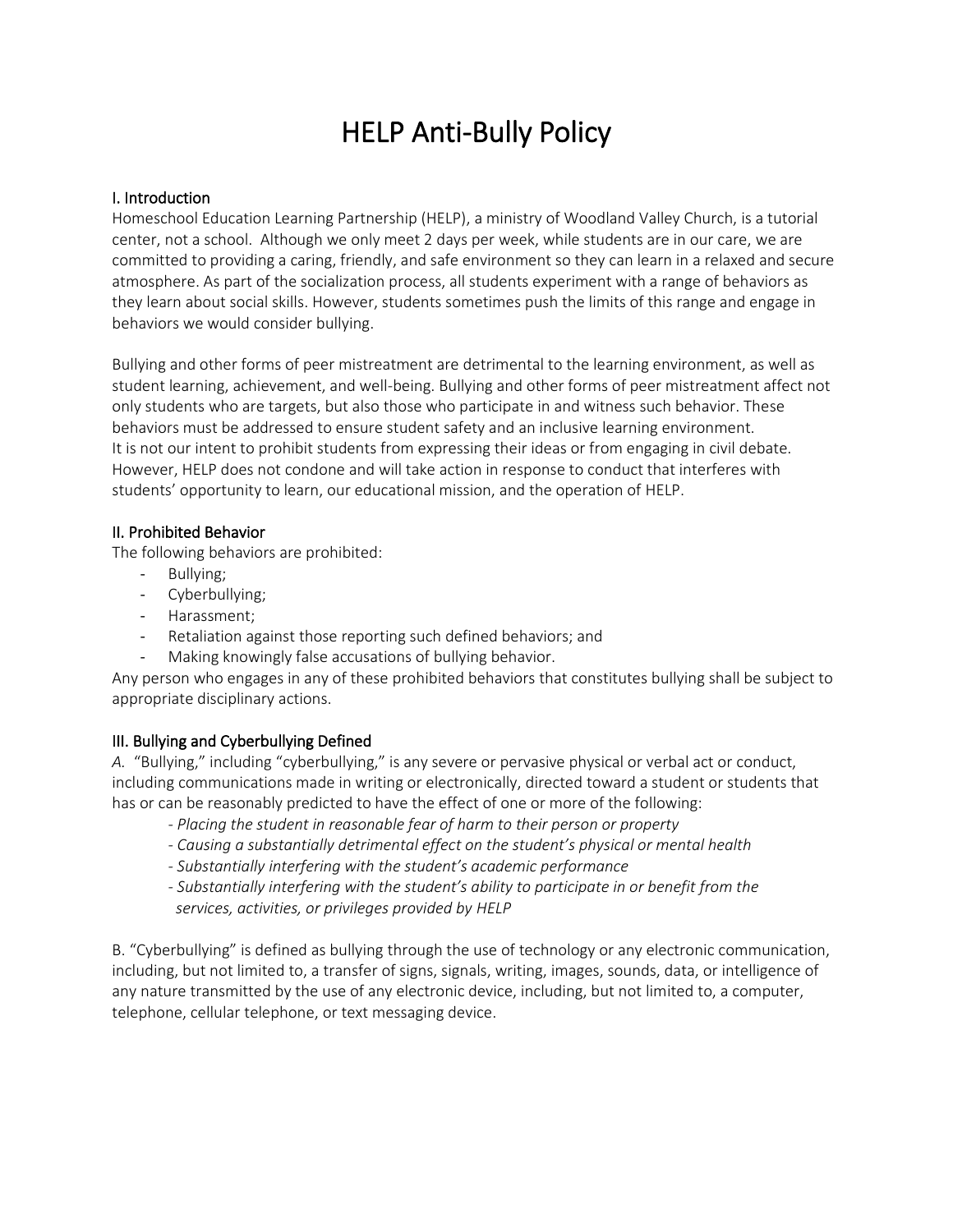# *Examples of Bullying and Cyberbullying*

Bullying may take various forms, including, but not limited to, one or more of the following:

- Repeated or pervasive taunting, name-calling, belittling, mocking, put-downs, or demeaning humor
- Behavior that is likely to harm someone by damaging or manipulating his or her relationships with others, including, but not limited to, gossip, spreading rumors, and social exclusion
- Non-verbal threats and/or intimidations
- Hate speech, such as the use of words or images to harass individuals or groups based on gender, gender expression, race, religion, sexual orientation, or any other aspect of identity
- -

Cyberbullying may take various forms, including, but not limited to, the following actions on any electronic medium:

- Posting slurs or rumors or displaying any defamatory, inaccurate, disparaging, violent, abusive, profane, or sexually oriented material about a student on a website, an app, in social media, or any other electronic platform;
- Posting misleading or fake photographs or digital video footage of a student on websites or creating fake websites or social networking profiles in the guise of posing as the targeted student;
- Impersonating or representing another student through the use of that other student's electronic device or account to send e-mail, text messages, instant messages (IM), phone calls, or other messages on a social media website;
- Sending e-mail, text messages, IM, or leaving voice mail messages that are mean or threatening, or so numerous as to bombard the target's e-mail account, IM account, or cell phone; and
- Using a camera phone or digital video camera to take and/or send embarrassing photos or "sexting" photographs of other students.

Obviously, HELP cannot control the bullying behavior of students through the transmission of information from a computer or hand-held electronic device that is accessed at a non-HELP related location, activity, function, or program. If the off-site bullying causes a substantial disruption to the educational process or orderly operation of HELP, parents of all parties will be contacted, and the HELP administration team will determine the appropriate consequences. This applies if a HELP administrator or teacher receives a report that bullying through this means has occurred.

C. "Retaliation" means an act or gesture against a student for asserting or alleging an act of bullying. "Retaliation" also includes knowingly falsely reporting an act of bullying.

# IV. Reporting

Bullying or suspected bullying should be reported in person or in writing (including anonymously) to Kate Funk, Director of HELP, at 412-215-1503 o[r funk@zoominternet.net](mailto:funk@zoominternet.net)

A. Students who are believed to have been bullied or are aware of incidents of bullying are strongly encouraged to report this behavior to Mrs. Funk.

B. Parents and other adults who believe that an incident of bullying has occurred are encouraged to report this behavior to Mrs. Funk.

C. Acts of reprisal or retaliation against any person who reports an alleged incident of bullying are prohibited.